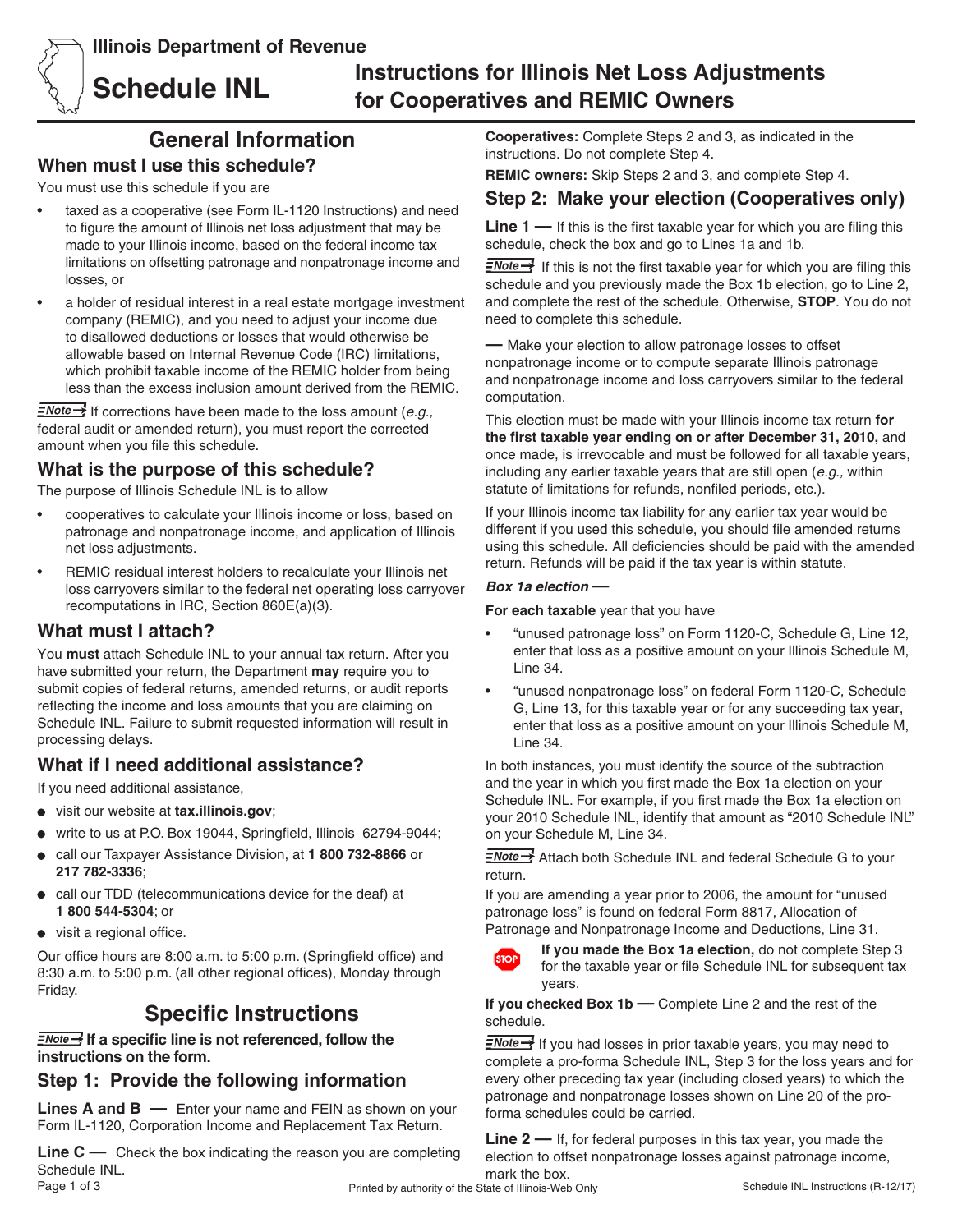# **Step 3: Figure your Illinois income or loss (Cooperatives only)**

You must first complete Form IL-1120, Lines 1 through 35, before completing this schedule.

### **Line 3 —**

**Column A –** Enter your patronage income from your Form 1120-C, Schedule G, Column A, Line 10.

For tax years ending before December 31, 2006, use the amount from Form 8817, Column A, Line 29.

**Column B –** Enter your nonpatronage income from your Form 1120-C, Schedule G, Column B, Line 10.

For tax years ending before December 31, 2006, use the amount from Form 8817, Column B, Line 29.

**Lines 4 though 8 —** Include only amounts attributable to patronage income or loss in Column A. Include amounts attributable to nonpatronage income or loss in Column B.

**Line 11 —** Columns A and B, enter your apportionment factor from Form IL-1120, Step 4, Line 30.

**Lines 13 and 14 —** Include only amounts attributable to patronage income or loss in Column A. Include amounts attributable to nonpatronage income or loss in Column B.

**Line 16 —** If you were required to reduce the net operating loss reported on your federal Form 1120-C because you excluded any discharge of indebtedness income from this tax year's gross income, then you may be required to reduce the net loss reported on Line 15. Use the Loss Reduction Worksheet below to figure your loss reduction.

If the discharge of indebtedness income would be characterized as patronage income, complete the worksheet using the amounts from Column A, Line 15, only. Enter the result in Column A, Line 16.

If the discharge of indebtedness income would be characterized as nonpatronage income, complete the worksheet using the amounts from Column B, Line 15, only. Enter the result in Column B, Line 16.

Enter the amount from the Loss Reduction Worksheet, Line 7, on your Form IL-1120, Step 5, Line 36.

Attach a copy of your federal Form 982, Reduction of Tax Attributes Due to Discharge of Indebtedness, to your Form IL-1120. For more information, see Department regulations Section 100.2310(c).

**Line 17 —** For each Column, add Lines 15 and 16, and enter the result. Then, add the amounts in Columns A and B, Line 17, and enter the result on your Form IL-1120, Step 5, Line 37.

### **Line 18 — For taxable years ending before January 1, 2011, and on or after December 31, 2014:**

If the **patronage amount** in Column A, Line 17, for a prior taxable year was negative, you are entitled to a net loss carryforward which might be used against any adjusted Illinois patronage income in Column A, Line 17, of this schedule.

Complete Schedule NLD or Schedule UB/NLD, using only patronage income and losses from Column A, Line 17, of the schedules for earlier taxable years to determine how much loss may be used in this taxable year.

Enter "Patronage Income" on the top of each Schedule NLD or Schedule UB/NLD and attach it to your return, and enter the allowable net loss deduction computed on that Schedule in Column A of this line.

## **Loss Reduction Worksheet and Instructions (for cooperatives only)**

**To correctly figure your loss reduction, you must complete the worksheet using patronage and nonpatronage income separately. Refer to the amounts in Schedule INL, Columns A and B, Line 16, and the Line 16 instructions.**

### **Patronage Income**

|                     | Enter the amount of the reduction to your federal net operating losses<br>(See federal Form 982). Combined groups see instructions.      |   |
|---------------------|------------------------------------------------------------------------------------------------------------------------------------------|---|
| $\mathbf{2}$        | Enter your income allocation ratio (see instructions).                                                                                   |   |
| 3                   | Multiply the amount on Line 1 by Line 2. This is your reduction amount.<br>Enter the result here and on Schedule INL, Column A, Line 16. |   |
| Nonpatronage Income |                                                                                                                                          |   |
| 4                   | Enter the amount of the reduction to your federal net operating losses<br>(See federal Form 982). Combined groups see instructions.      |   |
| 5                   | Enter your income allocation ratio (see instructions).                                                                                   |   |
| 6                   | Multiply the amount on Line 4 by Line 5. This is your reduction amount.<br>Enter the result here and on Schedule INL, Column B, Line 16. | 6 |
| 7                   | Add Line 3 and 6. Enter the result on your Form IL-1120, Step 5, Line 36.                                                                |   |

**Lines 1 and 4 —** Combined groups must add the amount of federal net operating loss reductions for each group member. All others, follow the instructions in Line 1.

**Lines 2 and 5 —** Your income allocation ratio is calculated by dividing the amount of debt cancellation income excluded from your gross income that would have been allocated or apportioned to Illinois under the Illinois Income Tax Act (IITA) if it was not excluded by the total amount of debt cancellation income excluded from your gross income. If all of your debt cancellation income would have been business income, use the apportionment factor you calculated on the return for the tax year of the debt cancellation.

**Lines 3 and 6 —** Follow the instructions on the form.

If one or more of your combined group members is included on a federal consolidated income tax return, the amount of the reductions to the member's federal net operating loss is the amount of the consolidated net operating loss attributable to that member that is reduced under IRC Section 108(b) and Treasury Regulations Section 1.1502-28.

**Line 7 —** Follow the instructions on the form.